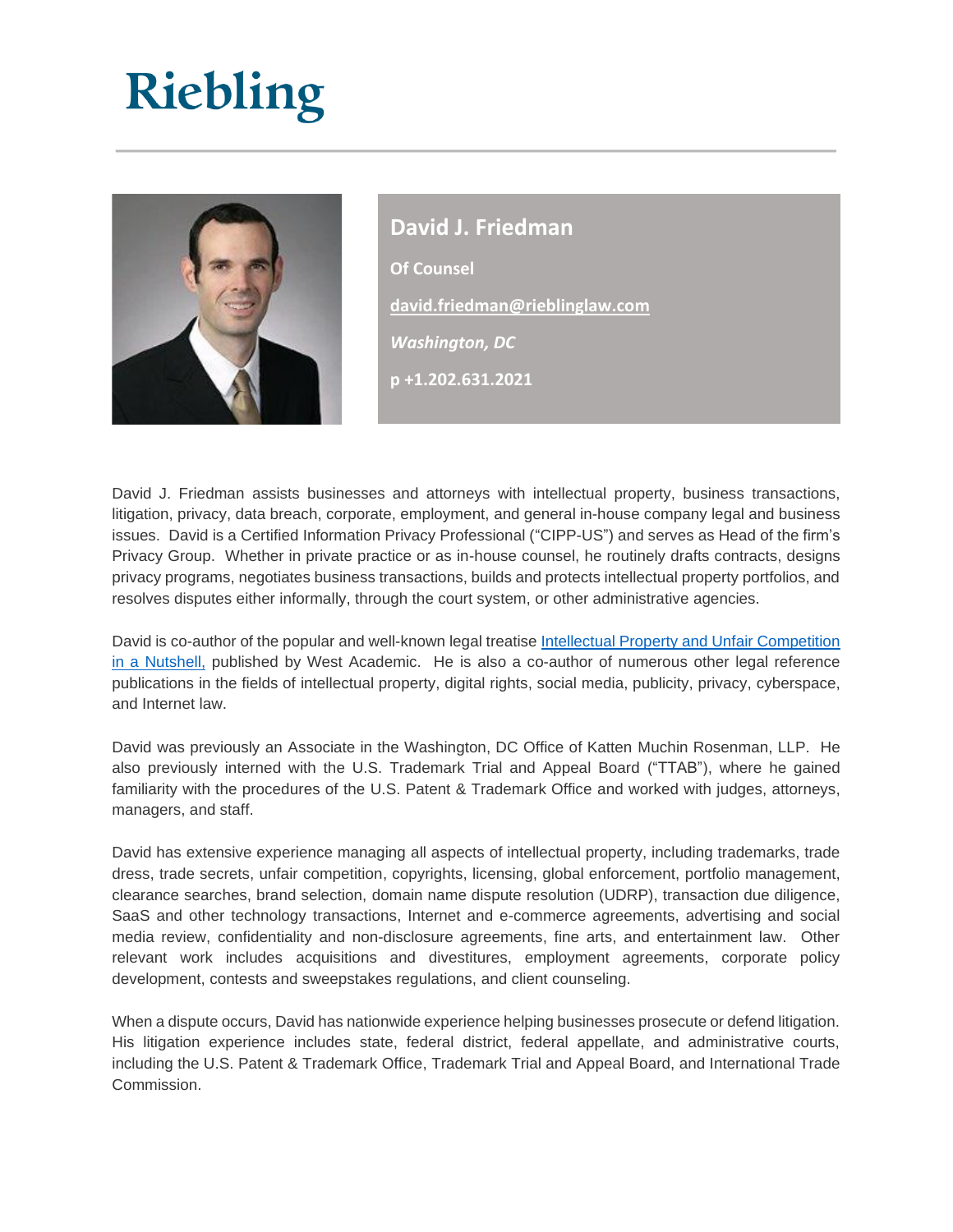### **Riebling**

#### **Education**

JD, Washington University School of Law

BA, Brandeis University

#### **Bar Admissions**

District of Columbia

**California** 

Maryland

**Massachusetts** 

#### **Court Admissions**

US District Court, Northern District of California

#### **Certifications**

Certified Privacy Professional (CIPP/US)

#### **Memberships**

[International Trademark Association](http://www.inta.org/)

[International Association of Privacy Professionals](https://iapp.org/)

#### **Publications**

McManis, Charles R. and David J. Friedman, [Intellectual Property and Unfair Competition in a Nutshell,](http://store.westacademic.com/McManis_and_Friedmans_Intellectual_Property_and_Unfair_Competition_in_a_Nutshell_7th_9780314280640.html) West Nutshell Series, 7th ed. (2013). 8th edition pending.

Chapter 42, *Business Regulations: Patents* (with Charles McManis), [WEST'S FEDERAL](http://legalsolutions.thomsonreuters.com/law-products/Treatises/Westsreg-Federal-Administrative-Practice/p/100028480)  [ADMINISTRATIVE PRACTICE,](http://legalsolutions.thomsonreuters.com/law-products/Treatises/Westsreg-Federal-Administrative-Practice/p/100028480) West Legal Publishing, 3rd ed. (1999): Annual supplements 2007-11.

Chapter 18, *The Law of Cyberspace* (L.J. Kutten, Ed.), [COMPUTER SOFTWARE: PROTECTION/](http://legalsolutions.thomsonreuters.com/law-products/Forms---Topical/Computer-Software-Protection--Liability--Law-Forms/p/100028073)  [LIABILITY/ LAW/FORMS,](http://legalsolutions.thomsonreuters.com/law-products/Forms---Topical/Computer-Software-Protection--Liability--Law-Forms/p/100028073) West Legal Publishing (1997), annual supplements 2010-11.

#### **Speaking Engagements**

Lectures

● 2017: Medical Information Privacy Awareness Training – Medical Command: Indiana Guard Reserve